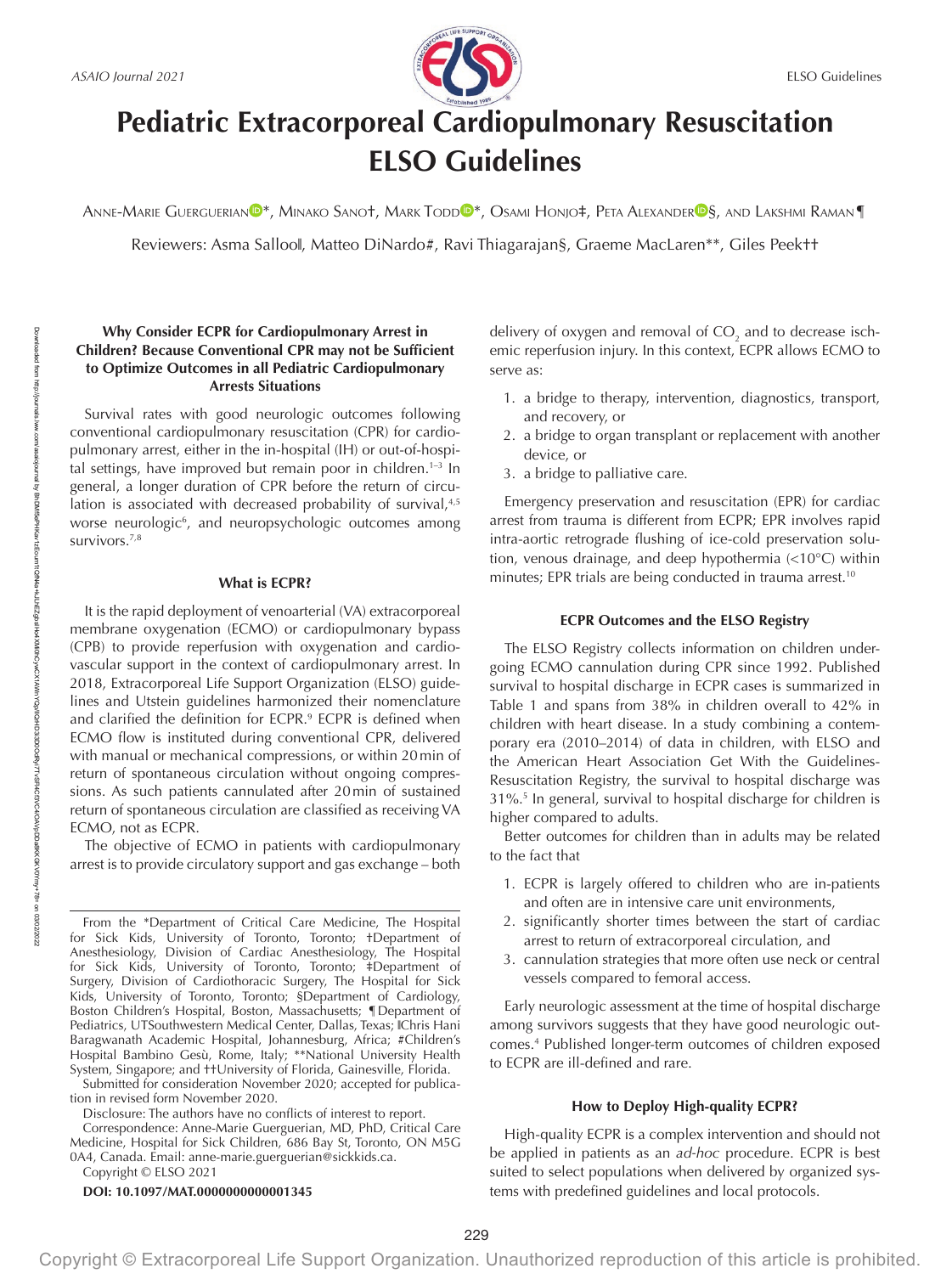| Author                                                    | Year | Diagnosis       | Institution       | Total           | Survival         |
|-----------------------------------------------------------|------|-----------------|-------------------|-----------------|------------------|
| del Nido <sup>11</sup>                                    | 1992 | Cardiac         | Pittsburg         | 11              | 64%              |
| Dalton <sup>12</sup>                                      | 1993 | Cardiac         | Pittsburg         | 29              | 45%              |
| Duncan <sup>13</sup>                                      | 1998 | Cardiac         | <b>Boston</b>     | 11              | 54%              |
| Morris <sup>14</sup>                                      | 2004 | All             | Philadelphia      | 64              | 33%              |
| Thiagarajan <sup>15</sup>                                 | 2007 | All             | ELSO-R            | 682             | 38%              |
| Alsoufi <sup>16</sup>                                     | 2007 | All             | Toronto           | 80              | 34%              |
| Chen <sup>17</sup>                                        | 2008 | All             | Taiwan            | 27              | 41%              |
| Tajik <sup>18</sup>                                       | 2008 | All             | Meta-analysis*    | 288             | 40%              |
| Chan <sup>19</sup>                                        | 2008 | Cardiac         | ELSO-R            | 492             | 42%              |
| Kane <sup>20</sup>                                        | 2010 | Cardiac         | <b>Boston</b>     | 172             | 51%              |
| Raymond <sup>21</sup>                                     | 2010 | All             | <b>GWTG-R</b>     | 199             | 44%              |
| Wolf <sup>22</sup>                                        | 2012 | Cardiac         | Atlanta           | 150             | 56%              |
| Las <sup>4</sup>                                          | 2016 | All             | GWTG-R            | 591             | 40%              |
| Meert <sup>23</sup>                                       | 2019 | All             | THAPCA            | 147             | 41%              |
| Bembea <sup>5</sup>                                       | 2019 | All             | ELSO-R and GWTG-R | 593             | 31%              |
| Longer-term outcomes studies with ECPR pediatric patients |      |                 |                   |                 |                  |
| Lequier $24$                                              | 2008 | Cardiac         | Edmonton          | 9 ECPR (of 39)  | At 2 years       |
| Garcia Guerra <sup>25</sup>                               | 2015 | All (2000-2010) | Edmonton          | 55 ECPR         | 43% at 4.5 years |
| Kuraim <sup>26</sup>                                      | 2018 | Cardiac         | Edmonton          | Some ECPR       | variable         |
| Meert <sup>27</sup>                                       | 2019 | All             | THAPCA            | <b>147 ECPR</b> | 41.5% at 1 year  |

## Table 1. Studies Reporting Survival to Hospital Discharge in Children with Supported With ECPR and Studies Reporting Longer-term Outcome

ELSO-R, Extracorporeal Life Support Organization Registry; GWTG-R, Get With The Guidelines Registry; THAPCA, Therapeutic Hypothermia in Pediatric Cardiac Arrest Trials.

# **Patient Selection, Context, and Setting**

Patient selection is important. In pediatrics, no randomized controlled trial has yet been conducted to compare conventional high-quality CPR to high-quality CPR with ECPR.28 The current guidelines are informed by consensus guidelines based on:

- 1. physiology, $29$
- 2. literature of institutional clinical experiences,<sup>16</sup>
- 3. voluntary registry-based studies, 4,5,15
- 4. secondary analyses of clinical trials,<sup>23</sup>
- 5. resuscitation guidelines,<sup>30</sup> and
- 6. clinical and preclinical CPB practices.

For IH cardiopulmonary arrests, it is best to consider first children with and without cardiac disease. In children with cardiac disease, physiologic functional parameters that limit the effectiveness of conventional CPR may be important to consider when adapting resuscitation practices $29$ :

- 1. patients with limited stroke volume with chest compressions,
- 2. limited effective pulmonary blood flow and oxygenation with compressions, and
- 3. limited cerebral perfusion.

In these three main groups, if resuscitation measures are provided, ECPR may need to be considered sooner rather than later – if patients are otherwise suitable – given that conventional CPR may have limited effectiveness. In addition, in special cardiac populations, optimal cerebral resuscitation may only be obtained with ECPR cannulation strategies tailored to their individual functional anatomy. Important differences in reperfusion approaches differ in the single ventricle and bi-ventricular physiology are illustrated in Figure 1A–H. Individualized cannulation strategies should be planned in advance.

In children without a primary cardiac disease, data are very limited, and the reported outcomes associated with ECPR are universally worse than in children with cardiac disease. These worse outcomes may be associated with:

- 1. the primary cause of the event (*e.g.*, cardiopulmonary arrest with prolonged preceding hypoxemia in asphyxiarelated events), or
- 2. the prolonged low flow and hypotension preceding ischemia (*e.g.*, in severe septic shock).

We suggest that institutions establish local protocols that guide their use of conventional CPR with or without ECPR. If institutions opt to deploy protocols that involve ECPR, one of the early steps of this protocol must include decision making by a senior clinician based on physiologic principles. Combining high-quality ECPR with high-quality conventional CPR may be considered if the cardiopulmonary arrest is witnessed and is associated with a reversible condition. Unwitnessed events in all settings have a poor prognosis and should be considered a relative contraindication for ECPR.

Applying extracorporeal resuscitation measures must improve and not interfere with the quality of resuscitation measures. In some patients, early application of extracorporeal measures may be part of a predefined cardiopulmonary arrest care plan where conventional CPR is not expected to be effective.<sup>31</sup> Such examples would include: 1) high-risk anesthesia induction with diseases associated with obstructed pulmonary blood flow from large pulmonary emboli and 2) cases of severe hyperkalemia with new-onset leukemia and tumor lysis syndrome.

#### *Out-of-hospital Pediatric Cardiopulmonary Arrest*

In children, there are insufficient data to support the recommendation for the use of ECPR for out-of-hospital cardiopulmonary arrest events, either applied in the field (*e.g.*, trauma or remote retrievals of avalanche or drowning victims) or in the hospital after ongoing conventional CPR during transport. ECMO has been applied in victims of deep hypothermia associated with submersion in water or avalanches to rewarm and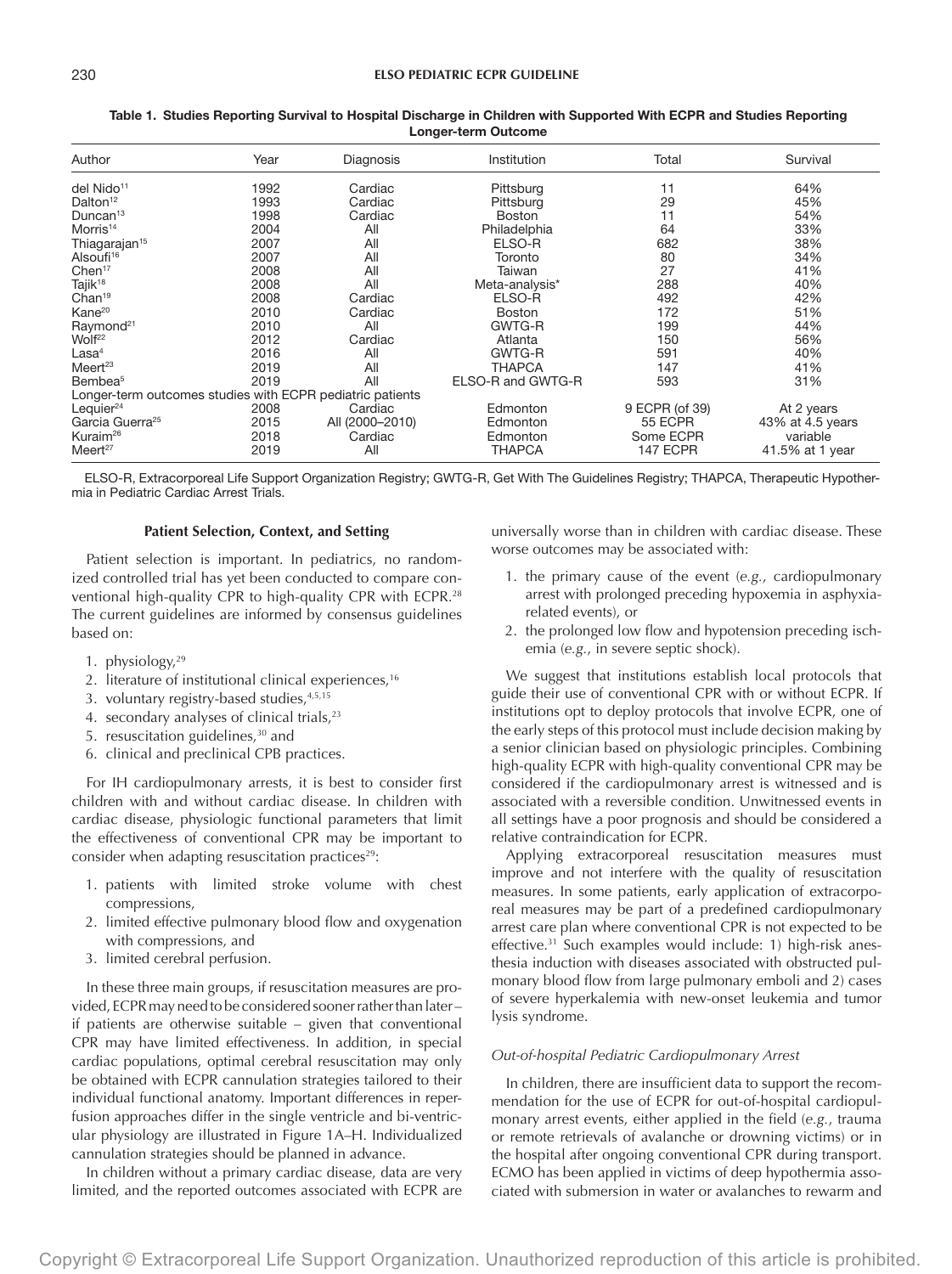

Figure 1. A–H: Cannulation strategies for rapid venous and arterial accesses for ECPR: A, B, and C show strategies for structurally normal hearts or biventricular circulation. A, Central cannulation with venous access in the right atrium and arterial access in the aorta. B, Peripheral cervical cannulation with venous access in the internal jugular vein and arterial access in the common carotid artery. C, Peripheral femoral cannulation with venous access in the femoral vein and arterial access in the femoral artery. Left atrial decompression may need to be considered as an additional intervention in all these approaches. For patients with single-ventricle physiology stage 1 with a shunted or rightventricle to pulmonary artery conduit physiology, strategies are shown in D and E. D, Stage 1 with central cannulation with venous access in the common atrium and arterial access in the aorta. E, Stage 1 with peripheral cannulation with venous access in the internal jugular vein and arterial access in the common carotid artery. Special care should be taken regarding cannula position in relation to the shunt as it may result in over circulation to the lungs or shunt. For patients with single ventricle physiology Stage 2 with a superior cavopulmonary anastomosis, strategies are shown in F and G. F – Stage 2 with central cannulation with venous access in superior vena cava or in common atrium and arterial access in aorta. G, Stage 2 with peripheral cannulation with venous access with internal jugular vein or femoral vein and arterial access with common carotid artery. If a femoral approach is only used for peripheral cannulation, one must remember that passive venous return must flow through the lungs and mechanical ventilation must be carefully optimized; added venous cannula may be required. For patients with single-ventricle physiology Stage 3 following a Fontan operation, a suggested strategy is shown in H and may be adapted to patient size. H, Peripheral cannulation with venous access in the internal jugular vein and or femoral vein with arterial access in the common carotid artery. Femoral venous cannula may be required depending on patient size and it is important to note that the femoral cannula should be long enough to reach the inferior vena cava drainage site into the Fontan baffle.

resume circulation. In these circumstances, ECPR is a technically attractive indication for ECMO and gradual rewarming; however, the neurologic consequences of indeterminate or prolonged hypoxic-ischemic injury may not be reversible with reperfusion with ECMO. Future evidence may be available from regions and countries with orchestrated emergency medical systems and their registries. Given the absence of clear evidence in favor of ECPR, systems that would opt to offer ECPR for out-of-hospital events should only do this with well-delineated protocols.

## **Decision and Timing of ECPR**

The decision is made if the patient is suited to receive and benefit from extracorporeal resuscitation measures and when the clinician considers (or expects) the cardiopulmonary arrest to be refractory to conventional CPR measures. A lag time of 5–10 min that allows for high-quality CPR to be delivered and obtain spontaneous circulation is usually designed in institutional protocols. ECPR requires additional equipment, people, and resources which explain why a system's launch time is based on the expected time needed to achieve all the steps to get to extracorporeal blood flow.

Some organizational benchmarks are <30 min or <40 min for IH events. The decision to launch ECPR and the timing of launching ECPR should be built as separate steps in the institutional protocol.

## *Resuscitation Measures, Duration, and Quality of CPR*

There is no consensus on how conventional CPR should be conducted before cannulating for ECMO. In general, there is a significant decrease in favorable outcomes when blood flow is achieved after 40min of CPR, but some cases are found in registries where resuscitation measures longer than 60min or longer have been reported with survival.<sup>4,5</sup> More studies are needed to understand how to maintain high-quality conventional CPR when ECPR preparation, positioning, and cannulation are initiated.<sup>32</sup>

# *Age and Size*

In children, size, and maturity, more than chronological age are considered. Cardiothoracic surgeons are technically able to cannulate neonates and infants less than 2kg or 3kg; however, the underlying diseases associated with these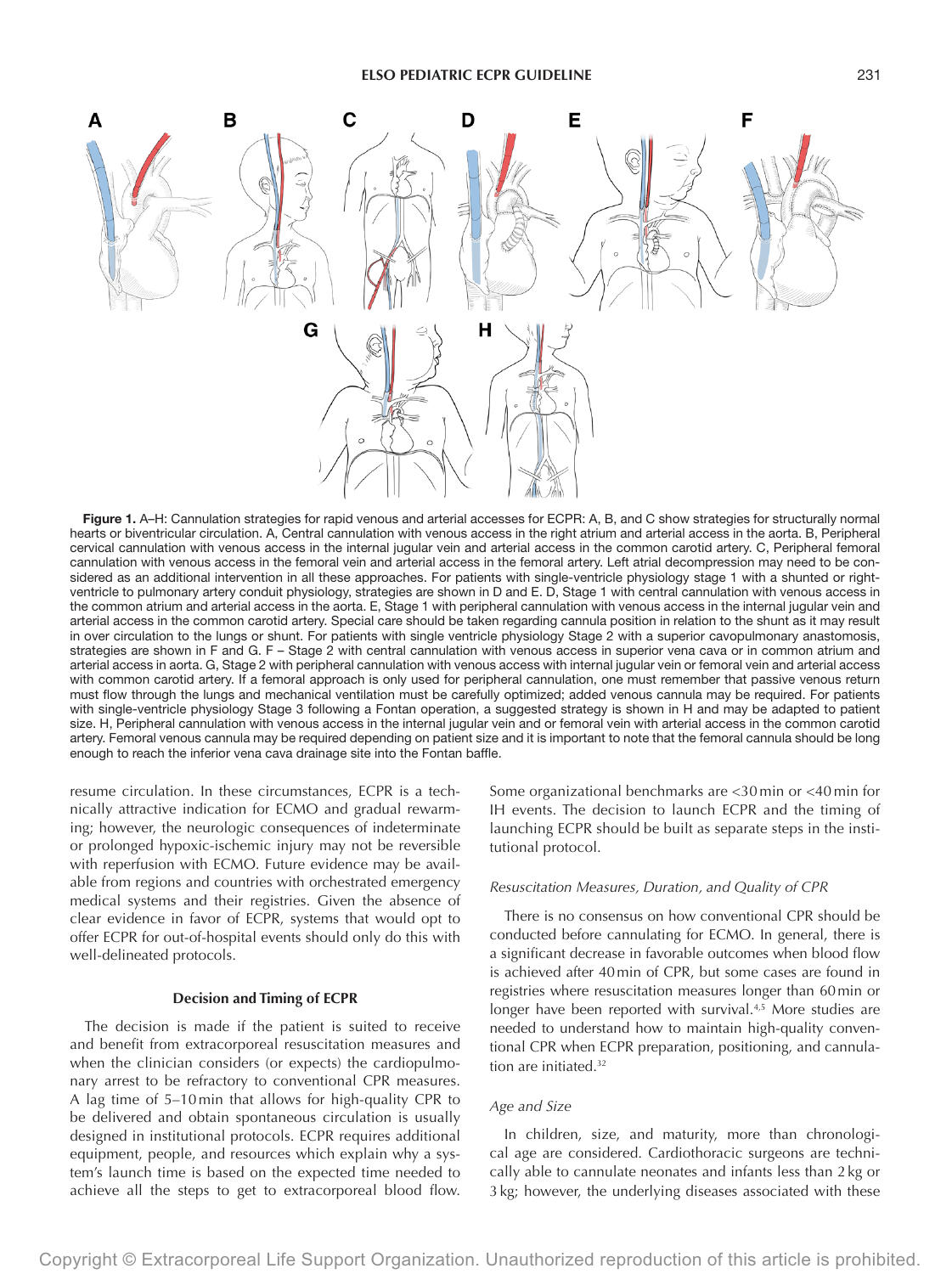

Figure 2. ECPR algorithm.

cardiopulmonary arrest events may not be reversible and the reperfusion injury on the developing organs (brain, heart, bowel, and kidneys) may be significant. Differently, while obesity in adult series has not been associated with adverse outcomes,<sup>33</sup> delivering high-quality resuscitation presents challenges for pediatric teams that may not have adapted resuscitation protocols for 'adult size adolescents'. To provide high-quality ECPR across the weight ranges (2–130kg) local protocols must include adapting approaches, medications, and equipment. In the context of cardiopulmonary cerebral resuscitation, ECPR and bridging with ECMO, must on balance, add value.

# *Already Supported by ECLS*

In children already on an extracorporeal or paracorporeal devices, occasionally malfunction or disconnection can occur (*e.g.*, while on ECMO, ventricular, or lung-assisted devices). Resuscitation protocols will include planning for cannulation and instructions on using or not using cardiac compressions.34

## **The Team**

ECPR requires a well-coordinated team of expert-trained professionals to ensure rapid and successful deployment (*e.g.*, in Tables 2 and 3).

- 1. Standard resuscitation measures should be initiated by the first group of individuals who focus on high-quality CPR with minimal interruptions before and during ECMO deployment.
- 2. A team of individuals is dedicated to ECPR who are skilled providers with rapid cannulation and preparation of the ECMO circuit.
- 3. A team calling system (*e.g.*, team paging system) is used to efficiently mobilize the entire ECPR team and resources necessary.
- 4. ECPR teams vary in composition across systems and settings. ECPR teams may be available to deploy 24/7; this may not be sustainable for all organizations.
- 5. ECPR is a low-volume high-risk event: resources required for system and team training and testing, using simulation is useful to maintain the efficiency of the high-performing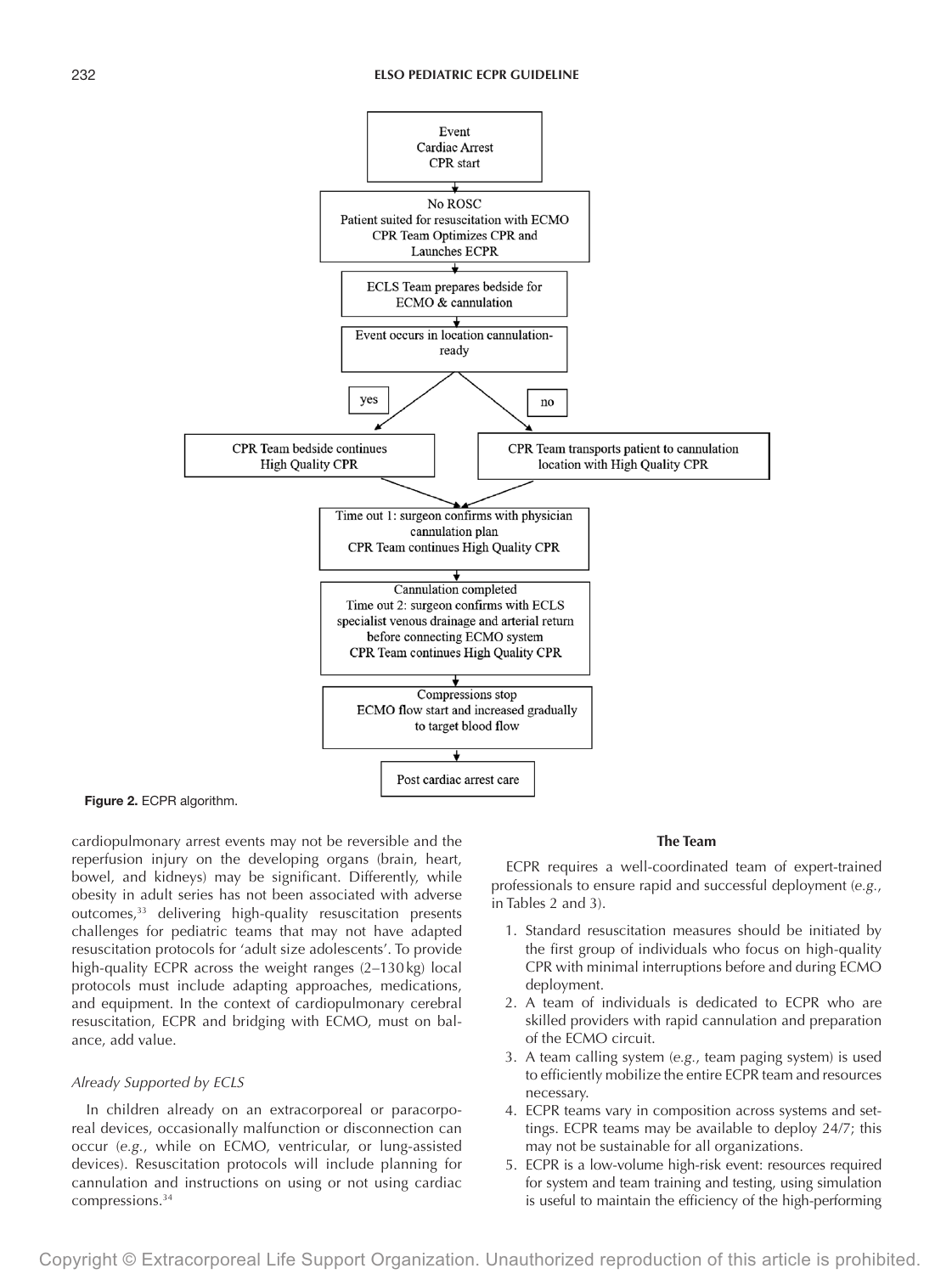| Unit Type and Event<br>Location                                                                       | ICU Cannulation-ready<br>Location                                                                                                                                                                              | Non-ICU<br>Cannulation-ready Location                                                                                                                                                                          | Non-ICU<br>Not Cannulation Location                                                                                                                                                                                 |
|-------------------------------------------------------------------------------------------------------|----------------------------------------------------------------------------------------------------------------------------------------------------------------------------------------------------------------|----------------------------------------------------------------------------------------------------------------------------------------------------------------------------------------------------------------|---------------------------------------------------------------------------------------------------------------------------------------------------------------------------------------------------------------------|
| locations                                                                                             | Predefined cannulation Cannulation equipment and<br>footprint approved room                                                                                                                                    | Cannulation equipment and foot-<br>print approved:<br>· Image-Guided Laboratory<br>• Cardiac Catheterization<br>Laboratory<br>• Operating Rooms                                                                | Cannulation equipment not available and<br>footprint not approved:<br>• Inpatient wards<br>• Out-patient clinics, NICU, Emergency<br>Department, Diagnostic Imaging, and<br>Remote anesthesia locations (e.g., MRI) |
| <b>Tasks</b>                                                                                          |                                                                                                                                                                                                                | Members responsible for task                                                                                                                                                                                   |                                                                                                                                                                                                                     |
| <b>Start Resuscitation</b>                                                                            | Bedside clinician (ICU nurse or<br>physician)                                                                                                                                                                  | Bedside clinician (ICU nurse or<br>physician)                                                                                                                                                                  | Clinician witness pages Stat Code Blue Team                                                                                                                                                                         |
| Stat ECMO Team<br>page<br>Event manager<br>CPR team leader<br>Conventional<br><b>High-quality CPR</b> | ICU physician faculty or Charge<br>Nurse or delegate<br>ICU physician 1<br>ICU physician 2<br><b>ICU CPR Team</b>                                                                                              | ICU physician faculty or Anesthe-<br>sia faculty<br>ICU physician<br>Anesthesia faculty<br>Anesthesia CPR Team                                                                                                 | ICU physician faculty or delegate<br><b>ICU</b> physician<br><b>CCRT or ICU fellow</b><br>Intra-hospital transport with ongoing CPR<br>to cannulation-ready location                                                |
| <b>ECMO</b> vessel<br>cannulation<br><b>ECMO</b> circuit                                              | CVS surgeon 1 (in-house)<br>CVS surgeon 2<br>ECMO specialist 1 (in-house)<br>Perfusion specialist 1 or ECMO<br>specialist 2                                                                                    | CVS surgeon 1 (in-house)<br>CVS surgeon 2<br>ECMO specialist 1 (in-house)<br>Perfusion specialist 1 or ECMO<br>specialist 2                                                                                    | CVS surgeon 1 (in-house)<br>CVS surgeon 2<br>ECMO specialist 1 (in-house)<br>Perfusion specialist 1 or ECMO specialist 2                                                                                            |
| CPR medications<br>Compressions<br>Heparin bolus<br>Resources<br>Airway                               | Bedside and medication nurses<br>2 assigned<br>ICU staff physician and ECMO<br>specialist double checks<br>Charge or Clinical support nurse<br>Respiratory therapist once tra-<br>cheal intubation established | Bedside and medication nurses<br>2 assigned<br>ICU staff physician and ECMO<br>specialist double checks<br>Charge or Clinical support nurse<br>Anesthesia second staff once<br>tracheal intubation established | Bedside and medication nurses<br>2 assigned<br>ICU staff physician and ECMO specialist<br>double checks<br>Charge or Clinical support nurse<br>Respiratory therapist once tracheal<br>intubation established        |
| Documentation and<br>clock time keeper                                                                | Documentation nurse or RT                                                                                                                                                                                      | Documentation nurse or RT                                                                                                                                                                                      | Documentation nurse or RT                                                                                                                                                                                           |

## Table 2. Tasks and Team Members With Predefined Roles and Responsibilities

(1) Institutions may apply different versions of this breakdown based on the location of event and the predefined locations for cannulation. (2) Electronic Centralized Team Page and Members are trained to go directly to cannulation location indicated on their text page without wasting time calling back (*e.g.*, Surgeons, ECMO Specialist, Perfusion Specialist) and start preparing.

teams.29 Unless organizations dedicate the means to support this infrastructure, effective CPR and efficient transition to ECPR, will be difficult to maintain.<sup>32</sup> Effective leadership positively impacts both simulated and actual clinical resuscitation events.

## **Equipment Considerations for ECPR**

- 1. ECPR systems require equipment that is stored "ready" for rapid mobilization. Pre-assembled dry or wet prime circuits that can be turned on and connected with predefined gas and power sources (or tanks and battery).
- 2. Systems may use either centrifugal or roller pumps. Centrifugal pumps are generally more compact and have improved mobility compared to roller pump systems.
- 3. ECPR systems include a heat exchanger. Heat exchangers are used to providing temperature-targeted management (TTM).

#### **Priming Solutions for ECPR**

No evidence supports one priming method above another. Some prime their circuits with crystalloid solutions (*e.g.*, Lactated Ringers or Plasmalyte) whereas others use red cell or whole blood. Delays in ECMO deployment while awaiting the availability of blood for priming is not current practice. Institutional protocols should be set in advance based on blood bank operations.

# **Oxygenation and CO2 Removal With ECPR**

There is no published evidence to guide membrane gas management during ECPR deployment. ECPR practice has been adopted from CPB clinical practice. For the IH setting, some centers use blended gases on their standard ECMO circuits ( $O_2$  and air) and will titrate  $FsO_2$  and attempt to minimize hyperoxia as it may worsen ischemia-related reperfusion injury.

There is no published evidence to guide  $\mathrm{CO}_2$  management in ECPR. Removal of  $CO<sub>2</sub>$  is extrapolated from the neonatal respiratory ECMO, anesthesia, and CPB literature.<sup>35</sup> Early measurement of arterial blood gases on initiation helps to avoid hypocapnia and hypercapnia which alter cerebral blood flow and may influence neurologic outcome. For centers who provide ECPR in patients <3kg, flow gas meters that permit low flow settings are needed to avoid inadvertent hypocapnia from rapid decarboxylation easily achieved with contemporary membranes.

#### **Vascular Access and Cannulation**

Cannulation for ECPR must be achieved rapidly, peripherally, or centrally. Target pump blood flow is set by estimating the cardiac output indexed with the patient size and by the physiologic need based on the underlying disease. During cardiac compressions, peripheral cannulation is associated with less frequent interruptions compared with central cannulation; however, no evidence exists to support one approach over the other.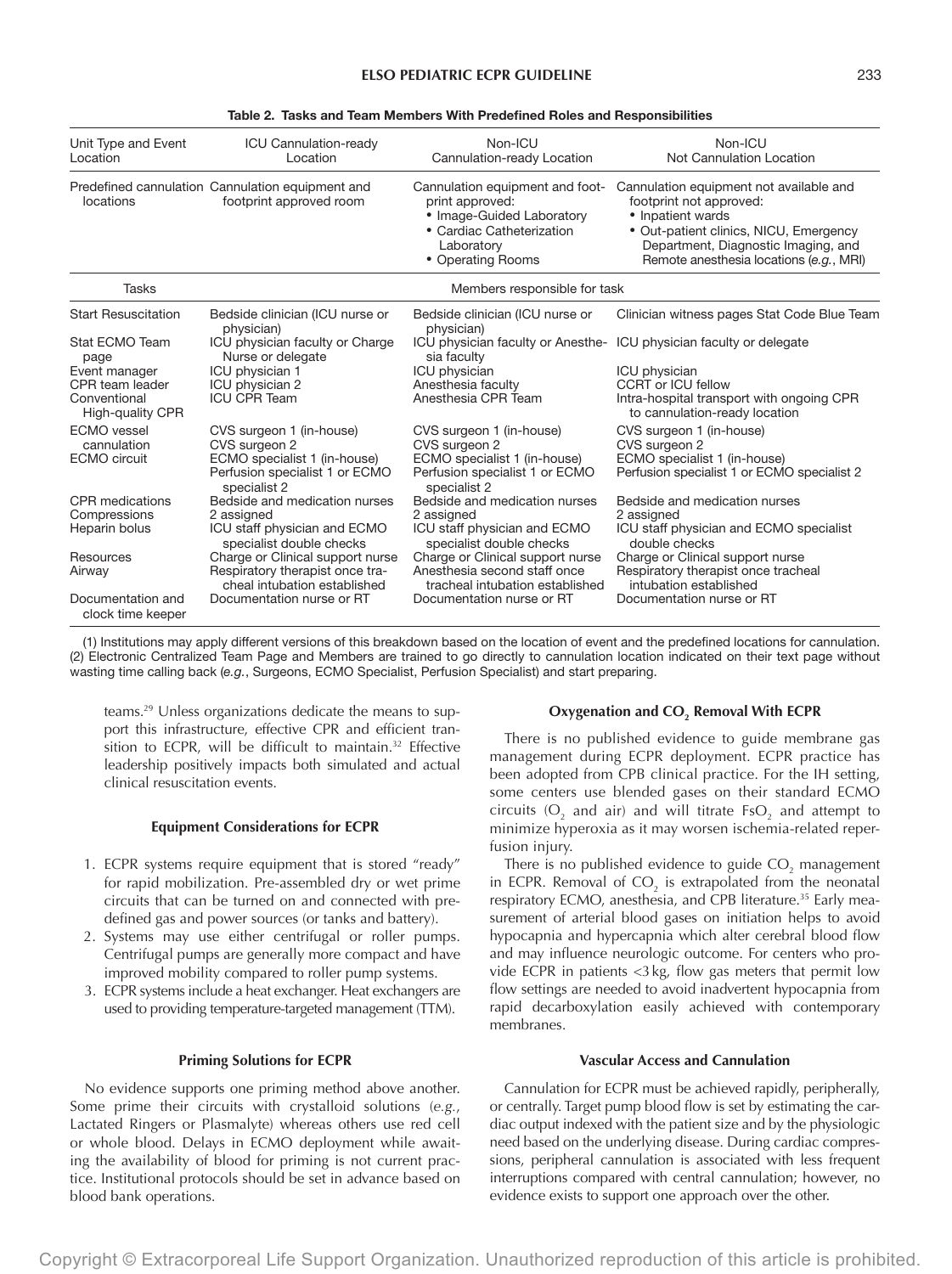## Table 3. Roles and Responsibilities for ECPR Cannulation Location in ICU Example\*.

| ICU Physician 1 (ICU or CCRT ICU-Trained Fellow)<br>Code Team Leader focused on high-quality CPR                        |
|-------------------------------------------------------------------------------------------------------------------------|
| Calls ICU Faculty if not bedside<br>ICU Physician 2 (ICU Faculty)<br>Event Manager                                      |
| Launches E-CPR team page weight and cannulation location<br>information                                                 |
| Orders patient heparin bolus and double-checks dose with<br><b>ECMO</b> specialist                                      |
| Explains to guardians the circumstances of the event and pro-<br>vides informed consent                                 |
| Facilitates team "Hot debrief" after patient stabilized on ECMO<br>target flows                                         |
| Registered Nurse (RN) 1                                                                                                 |
| Charge/clinical support nurse<br>Assigns roles                                                                          |
| Brings defibrillator and resuscitation cart<br>Enforces crowd control                                                   |
| Ensures all equipment is available<br><b>RN 2</b>                                                                       |
| Assistant to cannulating surgeons                                                                                       |
| Ensures patient is in proper position with CPR board under<br>patient                                                   |
| Provide sutures, dressings, and other necessary surgical sup-                                                           |
| plies (e.g., cautery)<br>Cardiothoracic Surgeons 1 and 2 (Fellow and Faculty)                                           |
| Places roll under neck or hips to optimize vessel cannulation<br>approach                                               |
| Opens all sterile ECMO trays                                                                                            |
| Assigns CPR compressors with sterile gloves (2 people)<br>Prepares surgical sites for cannulation                       |
| ECMO Specialist/Perfusion Specialist (2 people)                                                                         |
| Call blood bank and requests blood products<br>Assemble ECMO circuit, cannula, and activated clotting time              |
| machines                                                                                                                |
| Prepare ECMO circuit for initiation<br>Assist surgeons with selecting cannula and connectors based                      |
| on blood flow estimated based on weight and cardiac index                                                               |
| desired<br>Add medications and albumin to circuit only when cannulas are                                                |
| being inserted<br>Double checks heparin patient bolus (50U/kg) dose with ICU                                            |
| physician faculty<br>Blood primes circuit when indicated and if time to cannulation                                     |
| allows it                                                                                                               |
| Respiratory Therapist (RT) 1<br>Responsible for airway and ventilator                                                   |
| Continuous end tidal CO <sub>2</sub>                                                                                    |
| Prepares equipment for intubation if patient not yet intubated<br>Runs arterial blood gas samples                       |
| Bedside RN 1                                                                                                            |
| Ensures bedside set up complete<br>Connects medication delivery vascular access line to patient                         |
| Administers medications and fluids to patient                                                                           |
| Communicates clearly to Recorder person what and when medi-<br>cations are given                                        |
| Draws patient blood samples                                                                                             |
| Completes electronic medical record documentation (vitals,                                                              |
| medications, fluids)<br>Medication RN 1 and RN 2                                                                        |
| Prepare medications and fluids                                                                                          |
| Label and double checks all medications and fluids<br>Recorder 1 (RN or RT)                                             |
| Positions self to oversee resuscitation, read monitor, hear order-                                                      |
| ing physician and confirm that medications and fluids have been<br>administered by Bedside RN, using stool if necessary |
| Keeps track of time of events                                                                                           |
| Completes documentation of resuscitation and ensures record<br>is signed                                                |
| Social worker                                                                                                           |
| Supports family                                                                                                         |

\*Cannulations in the operating room or in the catheterization laboratory involve some adaptation to this general list.

# *Peripheral Cannulations*

These are done either with an open surgical or a percutaneous technique or using a hybrid approach. The selection of anatomical sites is determined by the size of the vessel wanted for drainage and for return of blood. The right neck is the fastest anatomical site to cannulate in most children less than 20–40kg (with normal anatomy) using the internal jugular vein as drainage and common carotid artery for the return. Femoral veins and arteries are to be used in older children and adult size adolescents. Neck cannulation may be associated with reduced mortality.<sup>19</sup> There is no data to inform which cannulation approach provides the best cardiopulmonary cerebral reperfusion.

# *Central Cannulation*

Are used in patients who have undergone a recent sternotomy for cardiothoracic surgery. In these cases, the right atrium and aorta are cannulated directly. In these patients, the time interval necessary to achieve cannulation and target blood flows is usually faster.

# *Individualization Based on Patient's Physiology*

Children with congenital heart disease may need their cannulation strategy individualized to optimize ECMO flow of cerebral and cardiac circulations. Suggestions of cannulation strategies for special circulations are illustrated for key anatomical situations in Figure 1A–H, and these include patients with single ventricle physiology, before and after stage I surgery, and then for Stage II, and after stage II.<sup>36</sup> Children who need a higher cardiac index may require larger cannulas or central cannulations (*e.g.*, septic shock physiology or calcium channel blocker-related toxidromes).

## **Vascular Patency**

In children who have had vessels accessed previously, vessel integrity may be compromised or even ligated. Documentation of anticipatory vascular strategy planning in the event of a cardiopulmonary arrest is best suited to these patients as it prevents delays in connection to ECMO. This approach is similar to establishing airway plans for patients with known difficult airways.

#### **Other Equipment**

Sterile ready to use disposable equipment is necessary for ECPR. Carts that contain a wide range of cannulas and connectors that can be mobilized to the site of cannulation are useful. Sterile packs, suturing, preparation solutions, or surgical instruments for cannulation should also be readily available at the bedside. The individuals responsible for cannulations and supporting the procedure must be familiar with the carts and equipment to facilitate the prompt execution of efficient procedures.

# **Medications**

Institutions should deliver heparin boluses before surgical cannulation based on local ECMO protocols. Antibiotic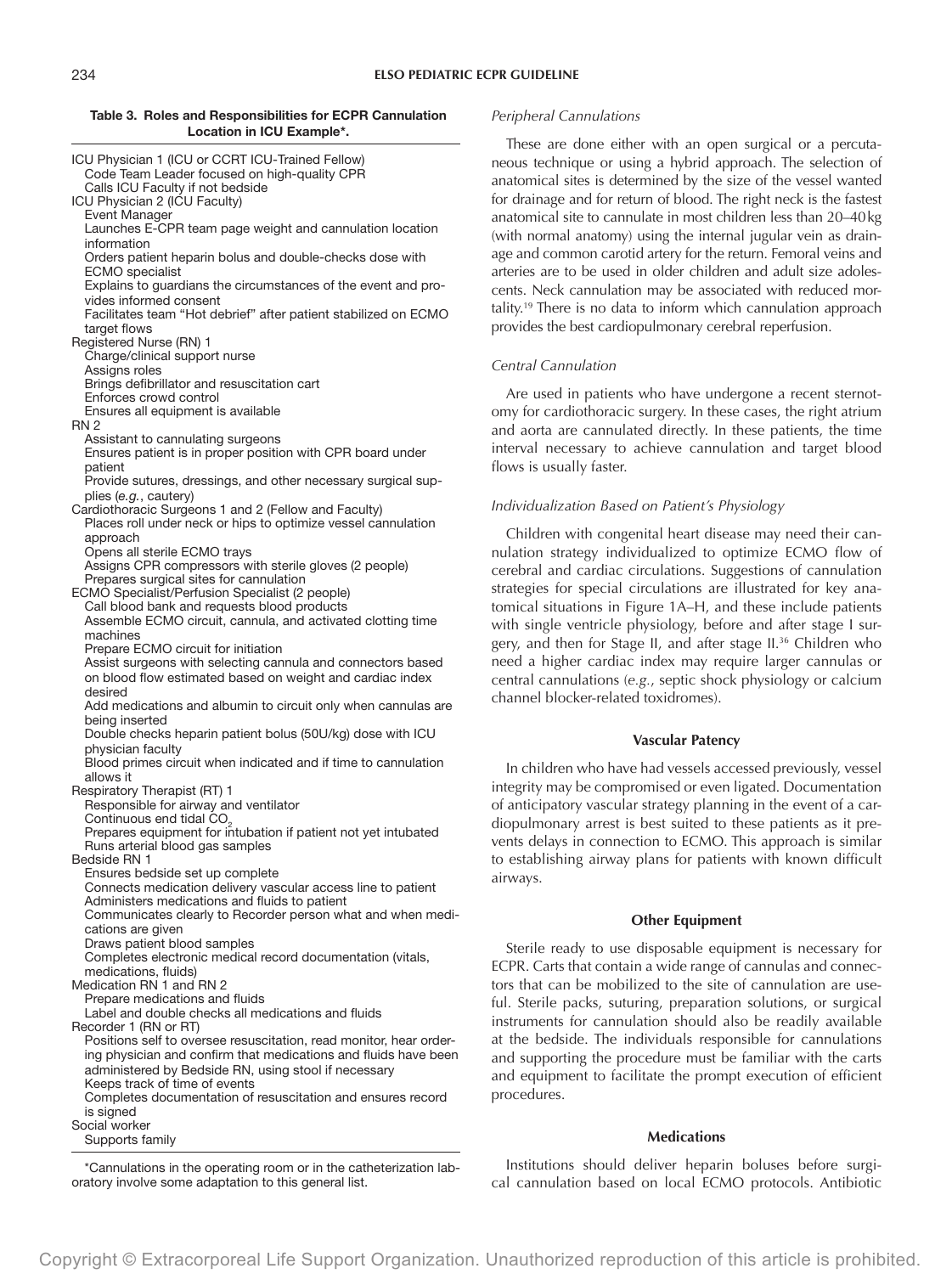prophylaxis delivery is also similar to local ECMO cannulation protocols (which may be different for peripheral or open chest cannulation). If vascular access is not available during CPR measures, cannulation may begin before heparin or antibiotics are delivered. Intravascular heparin should be delivered as soon as possible to the patient. The intra-osseous route may be used as an alternative; however, there is no reported evidence on this practice.

## **Location of Cannulation**

The patient, equipment, and team members involved in ECPR require a large amount of space. Either for IH or outof-hospital initiations, most organizations use a space map to organize team members and equipment around the bed that anticipates the requirements of cannulation (*e.g.*, location of the cannulation and the ECMO machine and cart).

- 1. Each system should designate locations suitable and predefined for cannulation (*e.g.*, ICU or catheterization laboratory) and have a protocol to transport the patient to these locations with ongoing CPR.
- 2. Transporting a patient while undergoing active CPR is complex and may compromise the quality of CPR; however, completing cannulation and initiating proper post-cardiac arrest care (PCAC), should be orchestrated in the environment that will optimize patient outcomes.
- 3. Predefining the minimal size, footprint, and features of the location necessary to accommodate the proper performance of the team and the equipment (*e.g.*, ICU *vs* post-anesthesia area *vs* diagnostic imaging area) is necessary.

## **ECPR Protocols**

Organizations committed to providing ECPR have a local written protocol, a list of roles, responsibilities, ordered tasks, individual, or shared checklists, a process flow diagram, in place to enhance performance and minimize disruptive variability. Multiple tasks are accomplished simultaneously by different groups of individuals (see Tables 2 and 3).

- 1. Protocols include general patient selection and launch criteria, location of cannulation if not in the location of the cardiac arrest, instructions for transport, and CPR measures.
- 2. ECPR protocol should specify the role responsible for the completion of tasks and the order of completion.
- 3. A flow diagram or algorithm may contain key steps and "time-out" pauses to verify safety checks.
- 4. A target duration of time between event start time and time to attain full ECMO flows is important to preset; an individual must be responsible for documentation and timekeeping during the resuscitation and cannulation.
- 5. Each institution should protocolize the options of "stay and play" to cannulate at the location of the arrest event or "pack up and CPR on the go" to transport to the cannulation location.

Once these are defined, internal process measures help review the efficacy of each ECPR performance. These serve to

detect vulnerable areas in the algorithm (*e.g.*, decision making *vs* cannulation procedure *vs* priming) and understand delays that prolong time-to-cannulation. Prolonged times to attaining blood flow are associated with worse outcomes. For inhospital cardiopulmonary arrests, some organizations aim to have processes in place to achieve target flows within 30min or 40min either by the return of extracorporeal circulation or spontaneous circulation. Understanding the process lag times and the intervals required to launch the ECPR team members and have them arrive at bedside (approximately 5min), conduct the cannulation (approximately 15–20min) while providing high-quality CPR, and preparing the circuit, helps the event manager during the procedure to direct care (ECPR launch decision and request by the 7th minute of CPR). These benchmarks are used for performance review, and for team and system training: these are never used as clock times to stop resuscitation measures.

#### **Postcardiac Arrest Care following ECPR**

PCAC in patients who receive ECPR begins immediately after the return of circulation and gas exchange has been established. The priority is to reach target ECMO flows to optimize end-organ perfusion and oxygen delivery.

- 1. Establish adequate ECMO flow by improved clinical perfusion and neurologic function, follow improvement and resolution of laboratory markers of ischemia (*e.g.*, metabolic acidosis or lactate), and restoration of urine output.
- 2. Wean inotropic support as much as tolerated to avoid increased left ventricular afterload.
- 3. TTM and potentially maintain patients with hypothermia (33–34°C) for 24–48 hours, post-arrest to optimize neurologic outcomes though no comparative evidence of improved survival.37 TTM should not interfere with established ECMO care plans. Hyperthermia should be avoided. TTM defined by a responsible physician based on patient factors or institutional protocols need to be established. Random central or core temperature would not be an acceptable approach. Following cannulation, temperature management is ordered, including target temperature.

#### **Diagnostic or Therapeutic Procedures**

These include radiologic imaging and interventional cardiac catheterization. These should, be planned and safely undertaken without delay.

- 1. Left atrial (LA) decompression: Adequate coronary perfusion is a key target. Following cardiopulmonary arrest, heart and lungs will suffer from ischemia-reperfusion and children with signs of LA hypertension and pulmonary edema/hemorrhage may require emergent left ventricle decompression. This can be achieved directly in children with central cannulation or the catheterization laboratory by creating a communication between the right and left atria.
- 2. Risk of neurologic injury is greater with ECPR patients compared to ECMO patients. Neurologic assessment may include awakening with clinical assessment,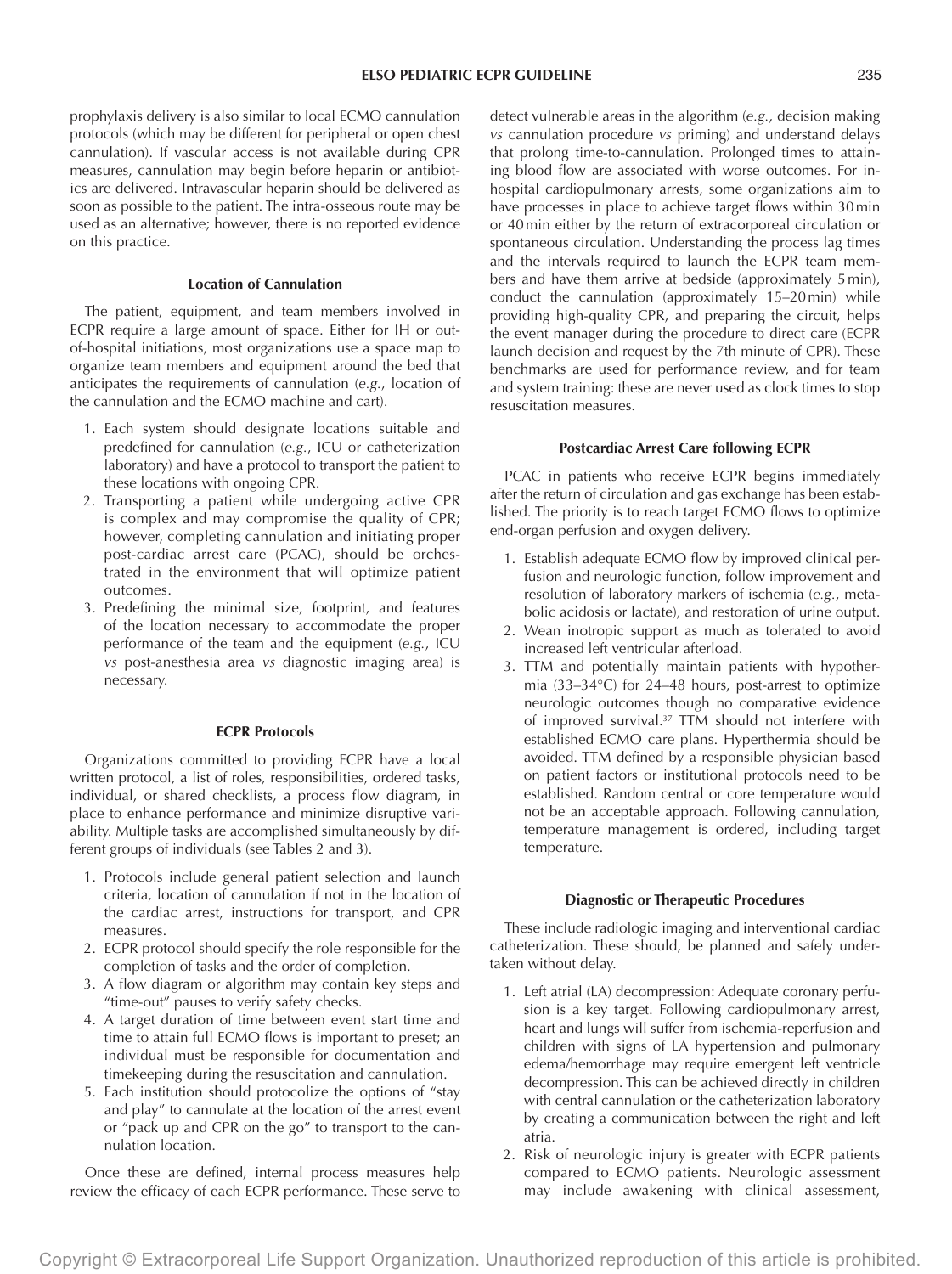neuro-monitoring (cerebral oximetry, continuous EEG), neuroimaging [computed tomography (CT) or head ultrasound], and consultation with a neurologist. Neurologic assessment for future prognostication is beyond the scope of this chapter but is an integral part of ECPR PCAC.

# **Ethics and Informed Consent**

Because of the rapid nature of ECPR deployment obtaining informed consent for ECPR may be impractical. Key points to remember:

- 1. In high-volume centers (cardiac, transplant, and surgical) information is given and consent secured at the time of the anesthesia or surgical consent which is often before a cardiopulmonary arrest event.
- 2. In organizations where ECPR is offered, oversight for informed consent processes is best aligned with approaches used for conventional CPR.
- 3. Patients eligible for ECMO or who may have consented to ECMO may not be suited for ECPR nor consent for ECPR. Patient variables and physiology related to cardiopulmonary arrest set elective ECMO and ECPR apart. These subtle differences are explained to guardians of children with complex conditions (*e.g.*, patients with severe pulmonary hypertension before a cardiac catheterization laboratory study) or listed for solid organ transplantation (*e.g.* heart or lung).
- 4. In unexpected ECPR events, parents or guardians (or surrogate decision-makers) should be informed soon after stable vital signs have been achieved.
- 5. Conversation around ECPR is best conducted on a frequent regular basis, which allows guardians to be aware of the changes in condition and prognostic information. These conversations about the child's status should include:
	- a. Potential reasons for the anticipated cardiopulmonary arrest event,
	- b. The time-limited purpose for extracorporeal support based on institutional bridging options,
	- c. The care plan that involves the possibilities of survival, survival with morbidities, and of death,
	- d. The prognostic information is based on patient-relevant data that may be available.

# **Key Elements Required to Improve Outcomes in ECPR**

- 1. Patient selection.
- 2. Team organization.
- 3. High-quality CPR.
- 4. Measure and benchmark patient and process metrics.
- 5. Apply simulation for individuals and team practice.

## **REFERENCES**

1. Tijssen JA, Prince DK, Morrison LJ, *et al*; Resuscitation Outcomes Consortium: Time on the scene and interventions are associated with improved survival in pediatric out-of-hospital cardiac arrest. *Resuscitation* 94: 1–7, 2015.

- 2. Fink EL, Prince DK, Kaltman JR, *et al*; Resuscitation Outcomes Consortium: Unchanged pediatric out-of-hospital cardiac arrest incidence and survival rates with regional variation in North America. *Resuscitation* 107: 121–128, 2016.
- 3. Holmberg MJ, Wiberg S, Ross CE, *et al*: Trends in survival after pediatric in-hospital cardiac arrest in the United States. *Circulation* 140: 1398–1408, 2019.
- 4. Lasa JJ, Rogers RS, Localio R, *et al*: Extracorporeal Cardiopulmonary Resuscitation (E-CPR) during pediatric in-hospital cardiopulmonary arrest is associated with improved survival to discharge: A report from the American Heart Association's Get With The Guidelines-Resuscitation (GWTG-R) Registry. *Circulation* 133: 165–176, 2016.
- 5. Bembea MM, Ng DK, Rizkalla N, *et al*; American Heart Association's Get With The Guidelines – Resuscitation Investigators: Outcomes after extracorporeal cardiopulmonary resuscitation of pediatric in-hospital cardiac arrest: A report from the Get With the Guidelines-Resuscitation and the Extracorporeal Life Support Organization Registries. *Crit Care Med* 47: e278–e285, 2019.
- 6. Ichord R, Silverstein FS, Slomine BS, *et al*; THAPCA Trial Group: Neurologic outcomes in pediatric cardiac arrest survivors enrolled in the THAPCA trials. *Neurology* 91: e123–e131, 2018.
- 7. Slomine BS, Silverstein FS, Christensen JR, *et al*; Therapeutic Hypothermia after Paediatric Cardiac Arrest (THAPCA) Trial Investigators: Neurobehavioural outcomes in children after inhospital cardiac arrest. *Resuscitation* 124: 80–89, 2018.
- 8. Slomine BS, Silverstein FS, Christensen JR, *et al*: Neuropsychological outcomes of children 1 year after pediatric cardiac arrest: Secondary analysis of 2 randomized clinical trials. *JAMA Neurol* 75: 1502–1510, 2018.
- 9. Conrad SA, Broman LM, Taccone FS, *et al*: The Extracorporeal Life Support Organization Maastricht treaty for nomenclature in extracorporeal life support. A position paper of the Extracorporeal Life Support Organization. *Am J Respir Crit Care Med* 198: 447–451, 2018.
- 10. Emergency preservation and resuscitation for cardiac arrest from trauma. 2017.
- 11. del Nido PJ, Dalton HJ, Thompson AE, Siewers RD: Extracorporeal membrane oxygenator rescue in children during cardiac arrest after cardiac surgery. *Circulation* 86(5 suppl): II300–II304, 1992.
- 12. Dalton HJ, Siewers RD, Fuhrman BP, *et al*: Extracorporeal membrane oxygenation for cardiac rescue in children with severe myocardial dysfunction. *Crit Care Med* 21: 1020–1028, 1993.
- 13. Duncan BW, Ibrahim AE, Hraska V, *et al*: Use of rapid-deployment extracorporeal membrane oxygenation for the resuscitation of pediatric patients with heart disease after cardiac arrest. *J Thorac Cardiovasc Surg* 116: 305–311, 1998.
- 14. Morris MC, Wernovsky G, Nadkarni VM: Survival outcomes after extracorporeal cardiopulmonary resuscitation instituted during active chest compressions following refractory in-hospital pediatric cardiac arrest. *Pediatr Crit Care Med* 5: 440–446, 2004.
- 15. Thiagarajan RR, Laussen PC, Rycus PT, Bartlett RH, Bratton SL: Extracorporeal membrane oxygenation to aid cardiopulmonary resuscitation in infants and children. *Circulation* 116: 1693– 1700, 2007.
- 16. Alsoufi B, Al-Radi OO, Nazer RI, *et al*: Survival outcomes after rescue extracorporeal cardiopulmonary resuscitation in pediatric patients with refractory cardiac arrest. *J Thorac Cardiovasc Surg* 134: 952.e2–959.e2, 2007.
- 17. Chen YS, Yu HY, Huang SC, *et al*: Extracorporeal membrane oxygenation support can extend the duration of cardiopulmonary resuscitation. *Crit Care Med* 36: 2529–2535, 2008.
- 18. Tajik M, Cardarelli MG: Extracorporeal membrane oxygenation after cardiac arrest in children: What do we know? *Eur J Cardiothorac Surg* 33: 409–417, 2008.
- 19. Chan T, Thiagarajan RR, Frank D, Bratton SL: Survival after extracorporeal cardiopulmonary resuscitation in infants and children with heart disease. *J Thorac Cardiovasc Surg* 136: 984–992, 2008.
- 20. Kane DA, Thiagarajan RR, Wypij D, *et al*: Rapid-response extracorporeal membrane oxygenation to support cardiopulmonary